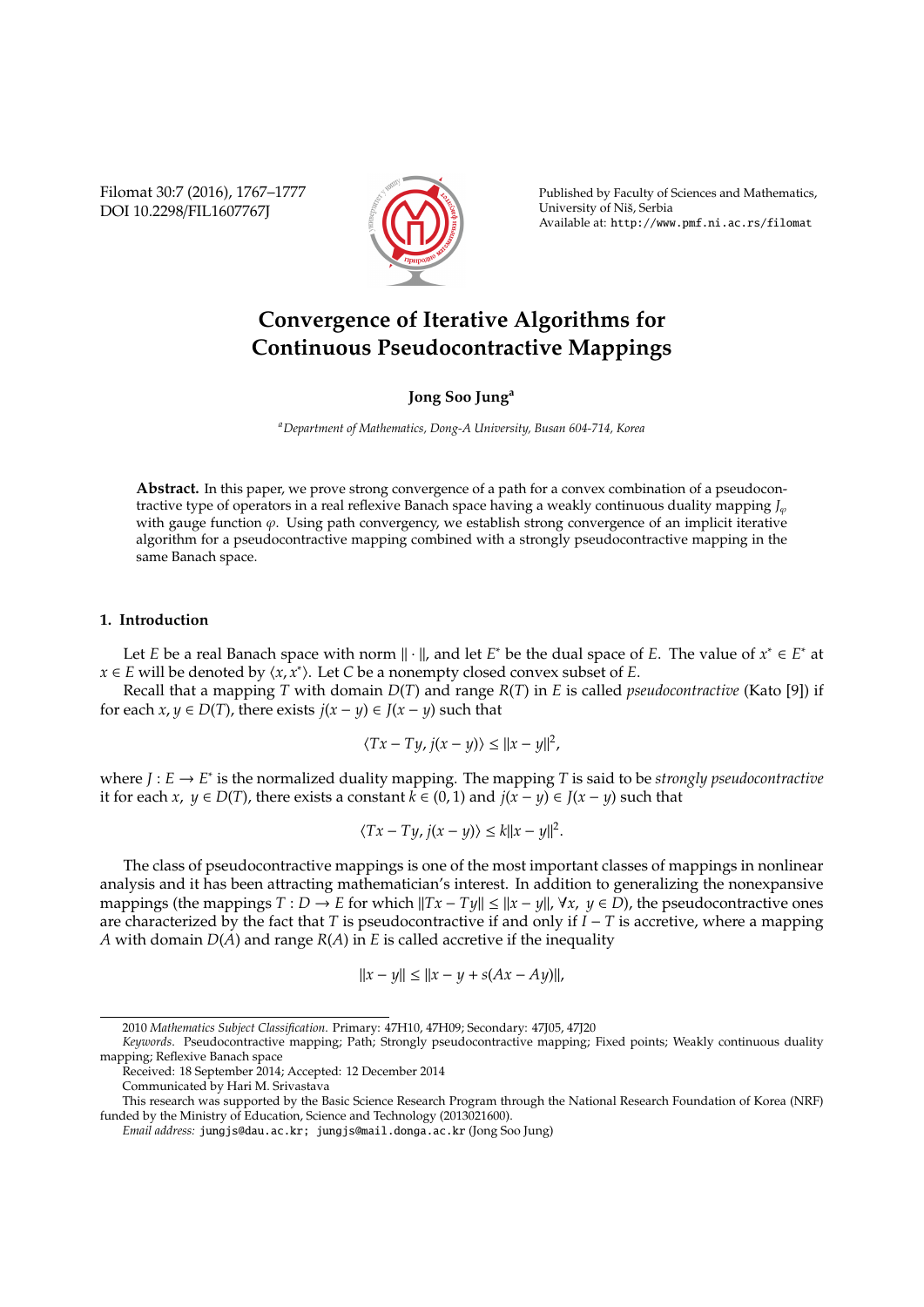holds for every *x*,  $y \in D(A)$  and for all  $s > 0$ .

Within the past 40 years or so, many authors have been devoting their study to the existence of zeros of accretive mappings or fixed points of pseudocontractive mappings and iterative construction of zeros of accretive mappings and of fixed points of pseudocontractive mappings (see [5, 11–13, 16]). Also several iterative schemes for approximating fixed points of single-valued or multi-valued nonexpansive and pseudocontractive mappings in Hilbert spaces and Banach spaces have been introduced and studied by many authors. We can refer to [2, 7, 10, 15, 17, 21] and references in therein.

In 2007, considering the result of Rafiq [15] for hemicontractive mapping in a real Hilbert space *H*, Yao et al. [21] introduced an iterative algorithm (1.1) below for approximating fixed points of a continuous pseudocontractive mapping *T* without compactness assumption on its domain in a real uniformly smooth Banach space *E*: for arbitrary initial value  $x_0 \in C$  and a fixed anchor  $u \in C$ ,

$$
x_n = \alpha_n u + \beta_n x_{n-1} + \gamma_n T x_n, \quad \forall n \ge 1,
$$
\n(1.1)

where  $\{\alpha_n\}$ ,  $\{\beta_n\}$  and  $\{\gamma_n\}$  are three sequences in (0, 1) satisfying some appropriate conditions. By using the Reich inequality ([16]) in uniformly smooth Banach spaces:

$$
||x + y||^2 \le ||x||^2 + 2\langle y, J(x) \rangle + \max\{||x||, 1\}||y||b(||y||), \ \forall x, y \in E,
$$

where  $b : [0, \infty) \to [0, \infty)$  is a nondecreasing continuous function, they proved that the sequence  $\{x_n\}$ generated by the proposed iterative algorithm (1.1) converges strongly to a fixed point of *T*.

In particular, in 2007, by using the viscosity iterative method studied by [14, 19], Song and Chen [17] introduced a modified implicit iterative algorithm (1.2) below for a continuous pseudocontractive mapping *T* without compactness assumption on its domain in a real reflexive and strictly convex Banach space *E* having a uniformly Gâteaux differentiable norm: for arbitrary initial value  $x_0 \in C$ ,

$$
\begin{cases} x_n = \alpha_n y_n + (1 - \alpha_n) T x_n, \\ y_n = \beta_n f(x_{n-1}) + (1 - \beta_n) x_{n-1}, \quad \forall n \ge 1, \end{cases}
$$
 (1.2)

where  $\{\alpha_n\}$  and  $\{\beta_n\}$  are two sequences in (0, 1) satisfying some appropriate conditions and  $f: C \to C$  is a contractive mapping (i.e., there exists  $k \in (0,1)$  such that  $||f(x) - f(y)|| \le k||x - y||$ ,  $\forall x, y \in C$ ), and proved that the sequence  $\{x_n\}$  generated by the proposed iterative algorithm (1.2) converges strongly to a fixed point of *T*, which is the unique solution of a ceratin variational inequality related to *f*.

In 2007, Morales [12] introduced the following path for a continuous pseudocontractive mapping *T* in a real reflexive Banach space *E* having a uniformly Gâteaux differentiable norm such that every bounded closed convex subset of the space has the fixed point property for nonexpansive self-mappings:

$$
x_t = (1 - t)Ax_t + tTx_t, \quad t \in (0, 1), \tag{1.3}
$$

where *A* is a continuous bounded strongly pseudocontractive mapping with a pseudocontractive constant  $k \in (0, 1)$ . He proved strong convergence of the path {*x<sub>t</sub>* : *t* ∈ (0, 1)} described by (1.3) to a fixed point of *T* as *t* → 1 − , which solves a ceratin variational inequality related to *A*.

In 2013, Jung [8] considered the following iterative algorithm for a continuous pseudocontractive mapping *T* in a real reflexive Banach space *E* having a uniformly Gâteaux differentiable norm such that every bounded closed convex subset of the space has the fixed point property for nonexpansive self-mappings or a reflexive and strictly convex Banach space having a uniformly Gâteaux differentiable norm: for arbitrary initial value  $x_0 \in C$ 

$$
x_n = \alpha_n A x_n + \beta_n x_{n-1} + (1 - \alpha_n - \beta_n) T x_n, \quad \forall n \ge 1,
$$
\n(1.4)

where  $\{\alpha_n\}$  and  $\{\beta_n\}$  are two sequences in (0, 1) and *A* is a continuous bounded strongly pseudocontractive mapping with a pseudocontractive constant  $k \in (0, 1)$ . He also proved strong convergence of the sequences generated by proposed iterative algorithm (1.4) to a fixed point of *T*, which solves a ceratin variational inequality related to *A*.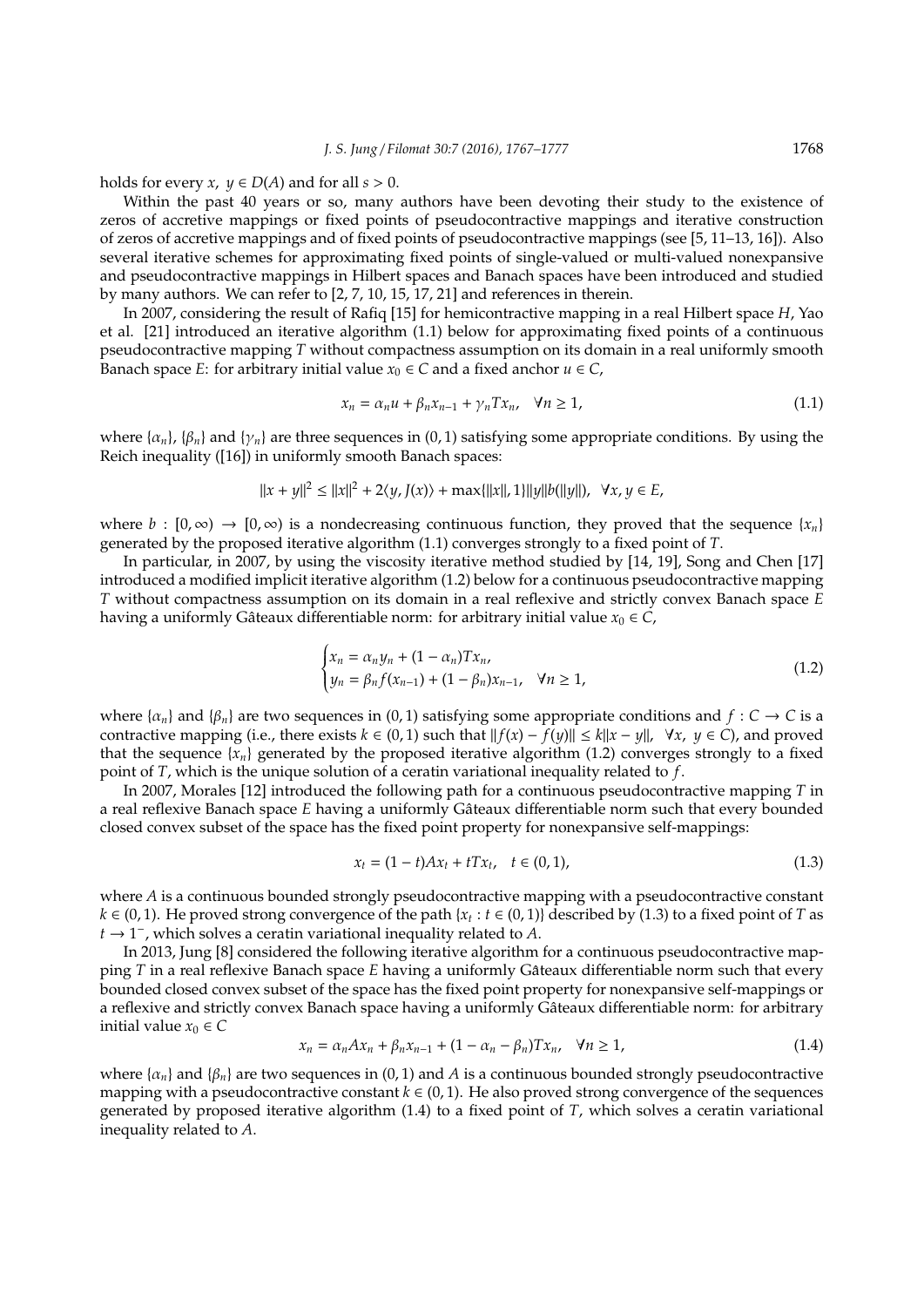The purpose of this paper is to continue the discussion concerning strong convergence of the path {*xt* : *t* ∈ (0, 1)} described by (1.3) and the iterative algorithm (1.4). In a real reflexive Banach space *E* having a weakly continuous duality mapping  $J_\varphi$  with gauge function  $\varphi$ , we establish strong convergence of the path  $\{x_t : t \in (0,1)\}$  described by (1.3) and the sequence  $\{x_n\}$  by proposed iterative algorithm (1.4) to a fixed point of the mapping *T*, which solves a ceratin variational inequality related to *A*. The main results develop and complement the corresponding results obtained by Jung [8], Morales [12], Yao et al. [21] and Song and Chen [17] as well as Chen and Zhu [3], Moudafi [14] and Xu [20].

#### **2. Preliminaries and Lemmas**

Let *C* be a nonempty subset of a real Banach space *E*. For the mapping  $T: C \to C$ , we denote the fixed point set of *T* by *F*(*T*), that is, *F*(*T*) = { $x \in C : Tx = x$ }.

By a *gauge function* we mean a continuous strictly increasing function  $\varphi$  defined on  $\mathbb{R}^+ := [0, \infty)$  such that  $\varphi(0) = 0$  and  $\lim_{r\to\infty} \varphi(r) = \infty$ . The mapping  $J_{\varphi}: E \to 2^{E^*}$  defined by

$$
J_{\varphi}(x) = \{ f \in E^* : \langle x, f \rangle = ||x|| ||f||, ||f|| = \varphi(||x||) \}, \ \forall x \in E
$$

is called the *duality mapping* with gauge function ϕ. In particular, the duality mapping with gauge function  $\varphi(t) = t$ , denoted by *J*, is referred to as the *normalized duality mapping*. It is known that a Banach space *E* is smooth if and only if the normalized duality mapping *J* is single-valued. The following property of the duality mapping is also well-known:

$$
J_{\varphi}(\lambda x) = \text{sign } \lambda \left( \frac{\varphi(|\lambda| \cdot ||x||)}{||x||} \right) J(x) \text{ for all } x \in E \setminus \{0\}, \ \lambda \in \mathbb{R}, \tag{2.1}
$$

where  $\mathbb R$  is the set of all real numbers; in particular,  $J(-x) = -J(x)$  for all  $x \in E([1, 4])$ .

We say that a Banach space *E* has a *weakly continuous duality mapping* if there exists a gauge function  $\varphi$  such that the duality mapping *J*<sub> $\varphi$ </sub> is single-valued and continuous from the weak topology to the weak<sup>∗</sup> topology, that is, for any  $\{x_n\} \in E$  with  $x_n \to x$ ,  $J_\varphi(x_n) \stackrel{*}{\rightharpoonup} J_\varphi(x)$ . For example, every  $l^p$  space  $(1 < p < \infty)$  has a weakly continuous duality mapping with gauge function  $\varphi(t) = t^{p-1}$  ([1, 4, 6]). Set

$$
\Phi(t) = \int_0^t \varphi(\tau) d\tau, \quad \forall t \in \mathbb{R}^+.
$$

Then it is known that  $J_{\varphi}(x)$  is the subdifferential of the convex functional  $\Phi(||\cdot||)$  at *x*.

We prepare the following Lemma.

**Lemma 2.1.** Let E be a real reflexive Banach space having a weakly continuous duality mapping J<sub>∞</sub> with gauge *function*  $\varphi$ *. Let*  $\{x_n\}$  *be a bounded sequence of E, and let*  $A : E \to E$  *be a continuous mapping. Let*  $\varphi : E \to \mathbb{R}$  *be defined by*

$$
\phi(z) = \limsup_{n \to \infty} \langle z - Az, J_{\varphi}(z - x_n) \rangle
$$

*for*  $z \in E$ . *Then*  $\phi$  *is a real valued continuous function on*  $E$ .

*Proof.* Let  $\{z_i\}$  be a sequence in E such that  $z_i \to z \in E$ . Then  $\{z_i\}$  is bounded,  $z_i \to z$ , and  $\varphi(\|z_i - x_n\|) < \infty$ . So, by the continuity of *A* and the weak contiunuity of  $J_{\varphi}$ , we have

$$
|\phi(z_j) - \phi(z)| = |\limsup_{n \to \infty} \langle z_j - Az_j, J_{\varphi}(z_j - x_n) \rangle - \limsup_{n \to \infty} \langle z - Az, J_{\varphi}(z - x_n) \rangle|
$$
  
\n
$$
\leq |\limsup_{n \to \infty} \langle z_j - Az_j - (z - Az), J_{\varphi}(z_j - x_n) \rangle| + |\limsup_{n \to \infty} \langle z - Az, J_{\varphi}(z_j - x_n) - J_{\varphi}(z - x_n) \rangle|
$$
  
\n
$$
\leq \limsup_{n \to \infty} ||(z_j - Az_j) - (z - Az)||\varphi(||z_j - x_n||) + \limsup_{n \to \infty} |\langle z - Az, J_{\varphi}(z_j - x_n) - J_{\varphi}(z - x_n) \rangle|
$$
  
\n
$$
\to 0 \text{ as } j \to \infty.
$$

Therefore,  $\phi$  is continuous on *E*.  $\square$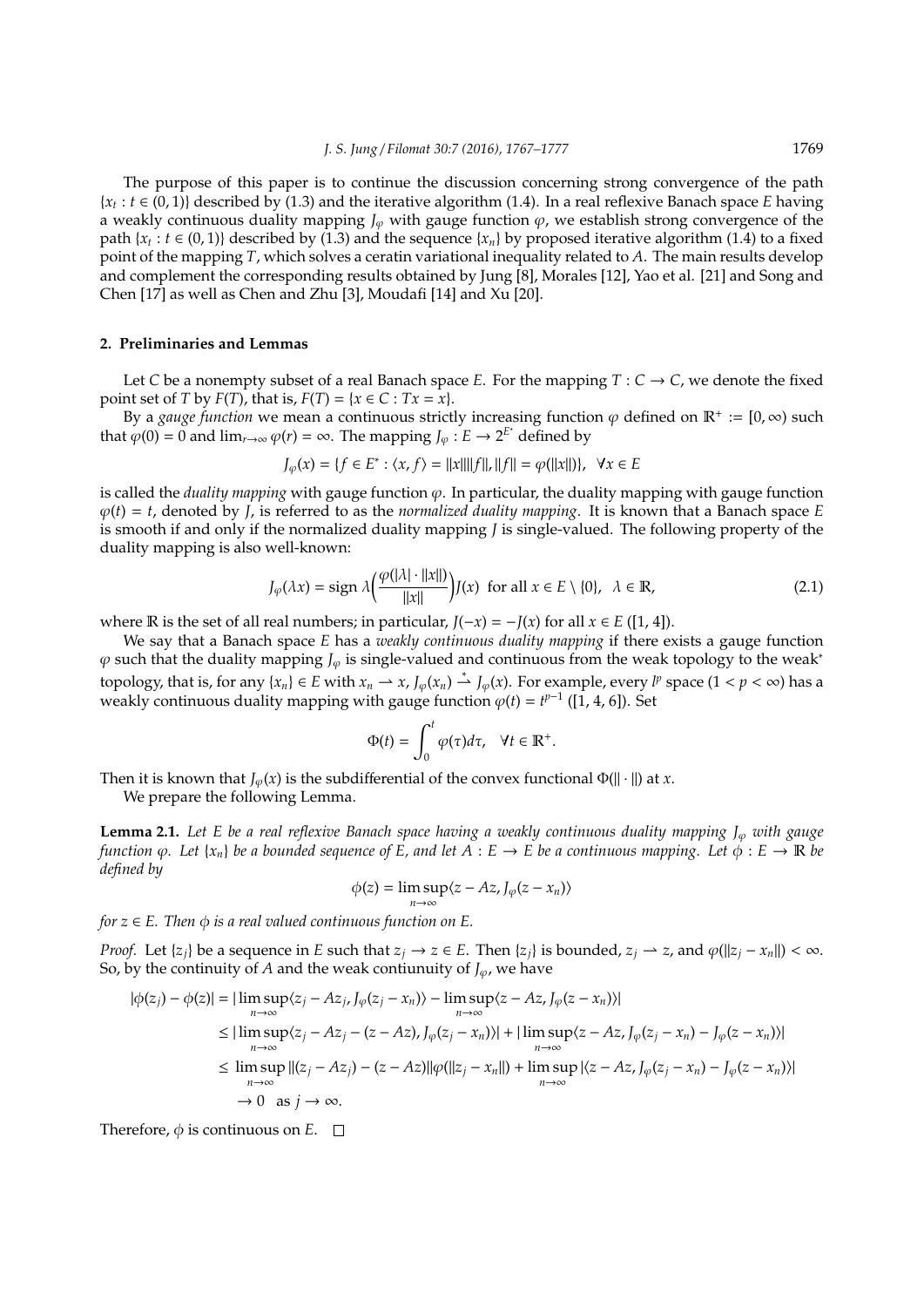We need the following well-known lemmas for the proof of our main result.

**Lemma 2.2.** [1, 4] Let *E* be a real Banach space, and let *φ* be a continuous strictly increasing function on R<sup>+</sup> such *that*  $\varphi(0) = 0$  *and*  $\lim_{r \to \infty} \varphi(r) = \infty$ *. Define* 

$$
\Phi(t) = \int_0^t \varphi(\tau) d\tau \text{ for all } t \in \mathbb{R}^+.
$$

*Then* (i) *The following inequalities hold:*

$$
\Phi(kt) \le k\Phi(t), \ \ 0 < k < 1,
$$

 $\Phi(||x + y||) \leq \Phi(||x||) + \langle y, j_{\varphi}(x + y) \rangle$  for all  $x, y \in E$ ,

*where*  $j_{\varphi}(x + y) \in J_{\varphi}(x + y)$ .

(ii) Assume that a sequence  $\{x_n\}$  in E is weakly convergent to a point x. Then there holds the identity

$$
\limsup_{n\to\infty}\Phi(||x_n-y||)=\limsup_{n\to\infty}\Phi(||x_n-x||)+\Phi(||y-x||), \ \ x, \ y\in E.
$$

**Lemma 2.3.** [18] *Let* {*sn*} *be a sequence of non-negative real numbers satisfying*

$$
s_{n+1} \le (1 - \lambda_n)s_n + \lambda_n \delta_n, \quad \forall n \ge 0,
$$

*where*  $\{\lambda_n\}$  *and*  $\{\delta_n\}$  *satisfy the following conditions:* 

- (i)  $\{\lambda_n\} \subset [0, 1]$  *and*  $\sum_{n=0}^{\infty} \lambda_n = \infty$  *or, equivalently,*  $\prod_{n=0}^{\infty} (1 \lambda_n) = 0$ ,
- (ii)  $\limsup_{n\to\infty} \delta_n \leq 0$  *or*  $\sum_{n=0}^{\infty} \lambda_n |\delta_n| < \infty$ ,

*Then*  $\lim_{n\to\infty} s_n = 0$ .

Let *C* be a nonempty closed convex subset of a real Banach space *E*. Recall that  $S: C \rightarrow C$  is called *accretive* if *I* − *S* is pseudocontractive. If *T* : *C* → *C* is a pseudocontractive mapping, then *I* − *T* is accretive. We denote  $G = J_1 = (2I - T)^{-1}$ . Then  $F(G) = F(T)$  and the operator  $G : R(2I - T) \to C$  is nonexpansive and single-valued, where *I* denotes the identity mapping.

We also need the following result which can be found in [17].

**Lemma 2.4.** [17] Let C be a nonempty closed convex subset of a real Banach space E, and let  $T : C \to C$  be a *continuous pseudocontractive mapping. We denote G* = (2*I* − *T*) −1 *. Then*

(i) *The mapping G is nonexpansive self-mapping on C, i.e., for all x,*  $y \in C$ *, there holds* 

$$
||Gx - Gy|| \le ||x - y||, \text{ and } Ax \in C.
$$

(ii) *If*  $\lim_{n\to\infty} ||x_n - Tx_n|| = 0$ , then  $\lim_{n\to\infty} ||x_n - Gx_n|| = 0$ .

Let *C* be a nonempty subset of a Banach space *E*, For  $x \in C$  the *inward set* of *x*, *I<sub>C</sub>*(*x*), is defined by

$$
I_C(x) := \{x + \lambda(u - x) : u \in C, \ \lambda \ge 1\}.
$$

A mapping  $T: C \to E$  is said to satisfy the *weakly inward condition* if

$$
Tx \in \overline{I_C(x)}, \quad \forall x \in C,
$$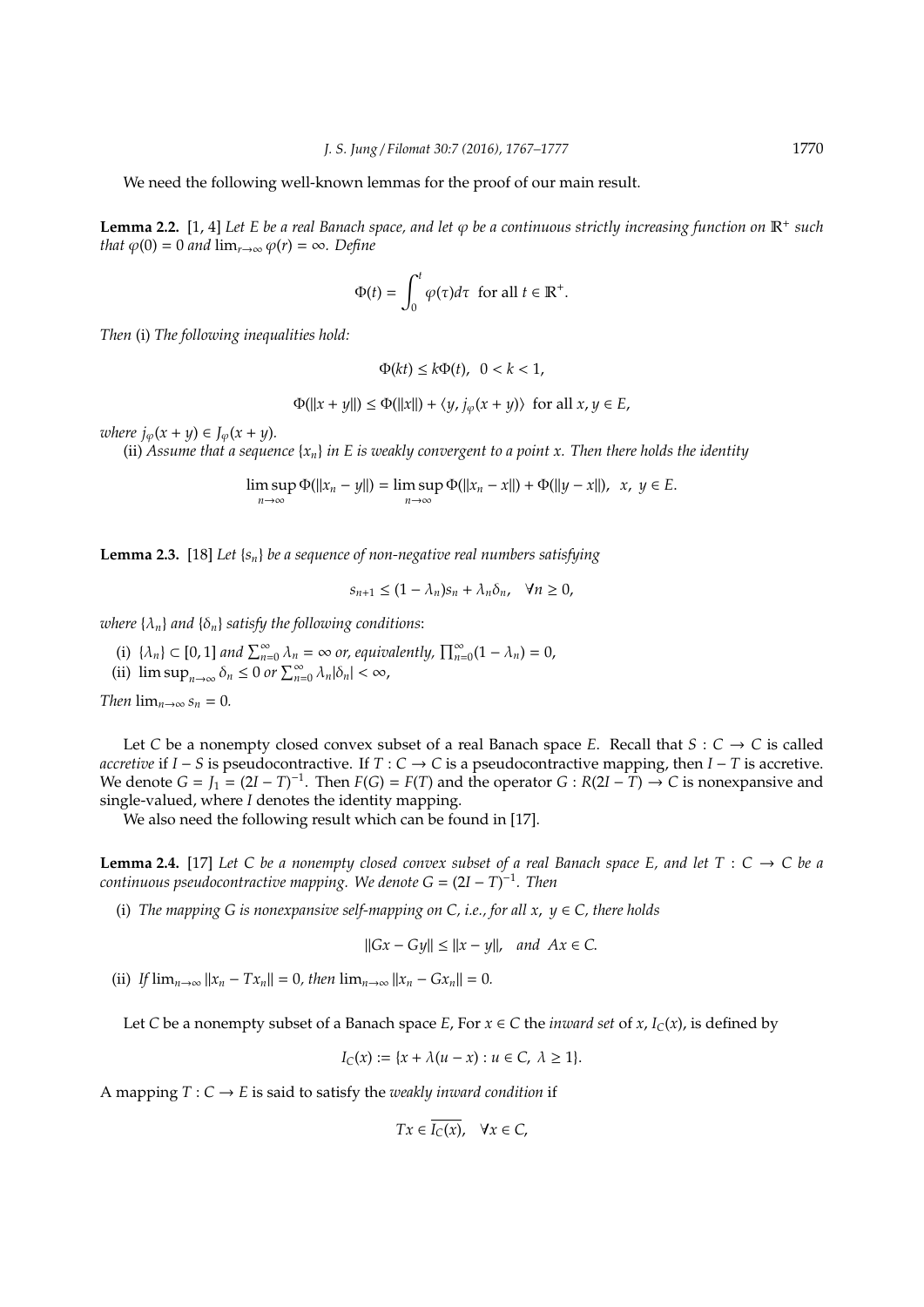where  $\overline{I_C(x)}$  denotes the closure of the inward set  $I_C(x)$ . On the other hand, if  $Tx \in I_C(x)$  for each  $x \in K$ , *T* is said to, simply satisfy the *inward condition*. Every self-mapping satisfies trivially the weakly inward condition.

Finally, we recall that a Banach space *E* is said to be *strictly convex* ([1]) if the following implication holds for  $x, y \in E$ 

$$
||x|| \le 1
$$
,  $||y|| \le 1$ ,  $||x - y|| > 0$   $\Rightarrow$   $\left|\frac{x + y}{2}\right| < 1$ .

The following Lemma, which is well-known, can be found in many books in the geometry of Banach spaces (see [1, 6]).

**Lemma 2.5.** *If E is a real Banach space such that E*<sup>∗</sup> *is strictly convex, then E is smooth and any duality mapping is norm-to-weak*<sup>∗</sup> *-continuous.*

#### **3. Iterative Algorithms**

First, we need the following result, which is given in [12].

**Proposition 3.1.** Let C be a nonempty closed convex subset of a real Banach space E. Let  $T: C \to E$  be continuous *pseudocontractive mapping, and let*  $A : C \to E$  *be a continuous strongly pseudocontractive mapping with a constant k* ∈ (0, 1)*. Suppose, in addition, that T and A satisfy the weakly inward condition.Then there exists a unique path*  $t \mapsto x_t \in C$ ,  $t \in (0, 1)$ *, satisfying* 

$$
x_t = (1-t)Ax_t + tTx_t.
$$

Our first result shows that Morales's result [12] holds in a reflexive Banach space having a weakly continuous duality mapping  $J_{\varphi}$  with gauge function  $\varphi$ .

**Theorem 3.2.** *Let E be a real reflexive Banach space having a weakly continuous duality mapping J*<sub> $\omega$ </sub> *with gauge function* ϕ*. Let C be a nonempty closed convex subset of E, let T* : *C* → *E be a continuous pseudocontractive mapping with*  $F(T) \neq \emptyset$ , and let  $A : C \to E$  be a continuous bounded strongly pseudocontractive mapping with a *pseudocontractive constant*  $k \in (0, 1)$ *. Suppose that* T and A satisfy the weakly inward condition. For each t  $\in (0, 1)$ *, let*  $x_t \in C$  *be defined by* 

$$
x_t = (1 - t)Ax_t + tTx_t.
$$
\n
$$
(3.1)
$$

*Then the path*  $\{x_t\}$  *converges strongly to a point p in*  $F(T)$  *as t*  $\to 1^-$  *, which is the unique solution of the variational inequality*

$$
\langle (I - A)p, J_{\varphi}(p - q) \rangle \le 0, \quad \forall q \in F(T). \tag{3.2}
$$

*Proof.* By Proposition 3.1, the path  $\{x_t\}$  exists. It remains to show that it converges strongly to a fixed point of *T* as  $t \to 0$ . Let  $z \in F(T)$ . Since *T* is pseudocontractive, we have

$$
\langle x_t - Tx_t, J_{\varphi}(x_t - z) \rangle = \langle x_t - z + Tz - Tx_t, J_{\varphi}(x_t - z) \rangle
$$
  
=  $||x_t - z||\varphi(||x_t - z||) - \langle Tx_t - Tz, J_{\varphi}(x_t - z) \rangle$   
 $\ge \Phi(||x_t - z||) - ||x_t - z||\varphi(||x_t - z||)$   
=  $\Phi(||x_t - z||) - \Phi(||x_t - z||) = 0.$ 

On the other hand, since

$$
x_t - Tx_t = \frac{1-t}{t}(Ax_t - x_t),
$$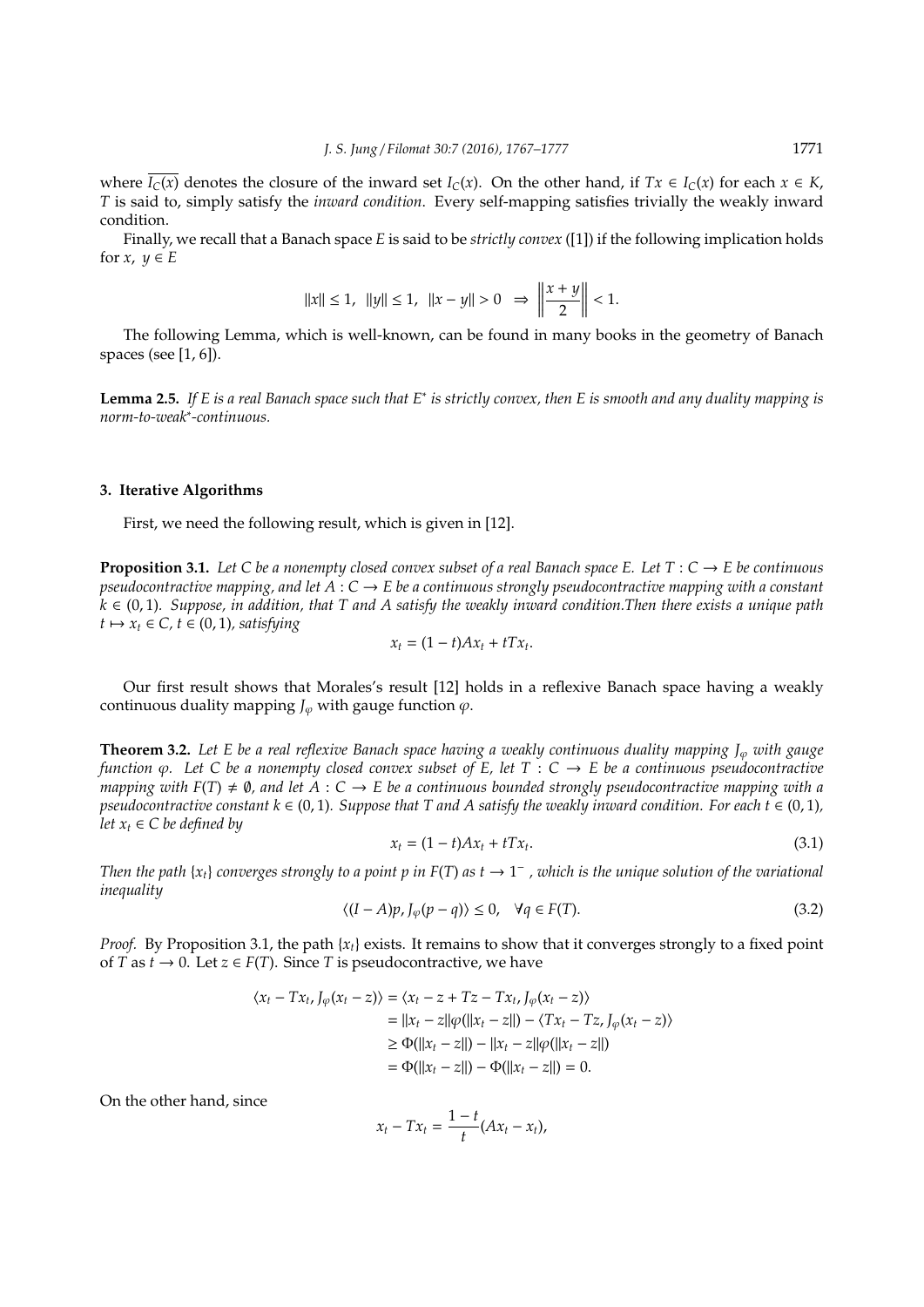we have

$$
\langle x_t - Ax_t, J_\varphi(x_t - z) \rangle \le 0. \tag{3.3}
$$

Now we show that {*xt*} is bounded. Indeed, by strong pseudocontractivity of *A*, we get

$$
\langle Ax_t - Az, J_{\varphi}(x_t - z) \rangle \le k ||x_t - z|| \varphi(||x_t - z||).
$$

Using (3.3), we deduce

$$
\begin{aligned} ||x_t - z||\varphi(||x_t - z||) &= \langle x_t - z, J_\varphi(x_t - z) \rangle \\ &= \langle x_t - Ax_t, J_\varphi(x_t - z) \rangle + \langle Ax_t - Az, J_\varphi(x_t - z) \rangle + \langle Az - z, J_\varphi(x_t - z) \rangle \\ &\le k||x_t - z||\varphi(||x_t - z||) + \langle Az - z, J_\varphi(x_t - z) \rangle. \end{aligned}
$$

Thus we obtain

$$
||x_t - z||\varphi(||x_t - z||) \le \frac{1}{1 - k} \langle Az - z, J_\varphi(x_t - z) \rangle,\tag{3.4}
$$

which yields

$$
||x_t - z|| \le \frac{1}{1 - k} ||Az - z||.
$$

Therefore { $x_t : t \in (0, 1)$ } is bounded. Since *A* is a bounded mapping, { $Ax_t : t \in (0, 1)$ } is bounded. Moreover, from (3.1), it follows that

$$
||Tx_t|| = ||\frac{1}{t}x_t - \frac{1-t}{t}Ax_t|| \le \frac{1}{t}||x_t|| + \frac{1-t}{t}||Ax_t||,
$$

and so  $\{Tx_t\}$  is bounded (as  $t \to 1^-$ ).

Next assume  $t_n \to 1^-$ . Since *E* is reflexive and  $\{x_{t_n}\}\$ is bounded, we may assume that  $x_{t_n} \to p$  for some *p* ∈ *C*. Since *J*<sup> $\varphi$ </sup> is weakly continuous, by Lemma 2.2, we have

$$
\limsup_{n \to \infty} \Phi(||x_{t_n} - x||) = \limsup_{n \to \infty} \Phi(||x_{t_n} - p||) + \Phi(||x - p||), \ \ x \in E. \tag{3.5}
$$

Put

$$
g(x) = \limsup_{n \to \infty} \Phi(||x_{t_n} - x||), \quad x \in E.
$$

Then it follows from (3.5) that

$$
g(x) = g(p) + \Phi(||x - p||), \quad x \in E.
$$
 (3.6)

From Lemma 2.4, we know that the mapping  $G = (2I - T)^{-1} : C \to C$  is nonexpansive, and  $F(G) = F(T)$ . Since  $\{Ax_t\}$  and  $\{Tx_t\}$  are bounded, it follows from (3.1) that

$$
||x_n - Tx_n|| \le (1 - t_n) ||Ax_n - Tx_n|| \to 0.
$$

So, by Lemma 2.4, we have  $||x_n - Gx_n|| \to 0$ . Thus

$$
g(Gp) = \limsup_{n \to \infty} \Phi(||x_{t_n} - Gp||) = \limsup_{n \to \infty} \Phi(||Gx_{t_n} - Gp||)
$$
  
\n
$$
\leq \limsup_{n \to \infty} \Phi(||x_{t_n} - p||) = g(p).
$$
\n(3.7)

By (3.6), we also get

$$
g(Gp) = g(p) + \Phi(||Gp - p||). \tag{3.8}
$$

Combining (3.7) and (3.8) yields

 $\Phi(||Gp - p||) \leq 0.$ 

Hence  $Gp = p$  and  $p \in F(T) = F(G)$ .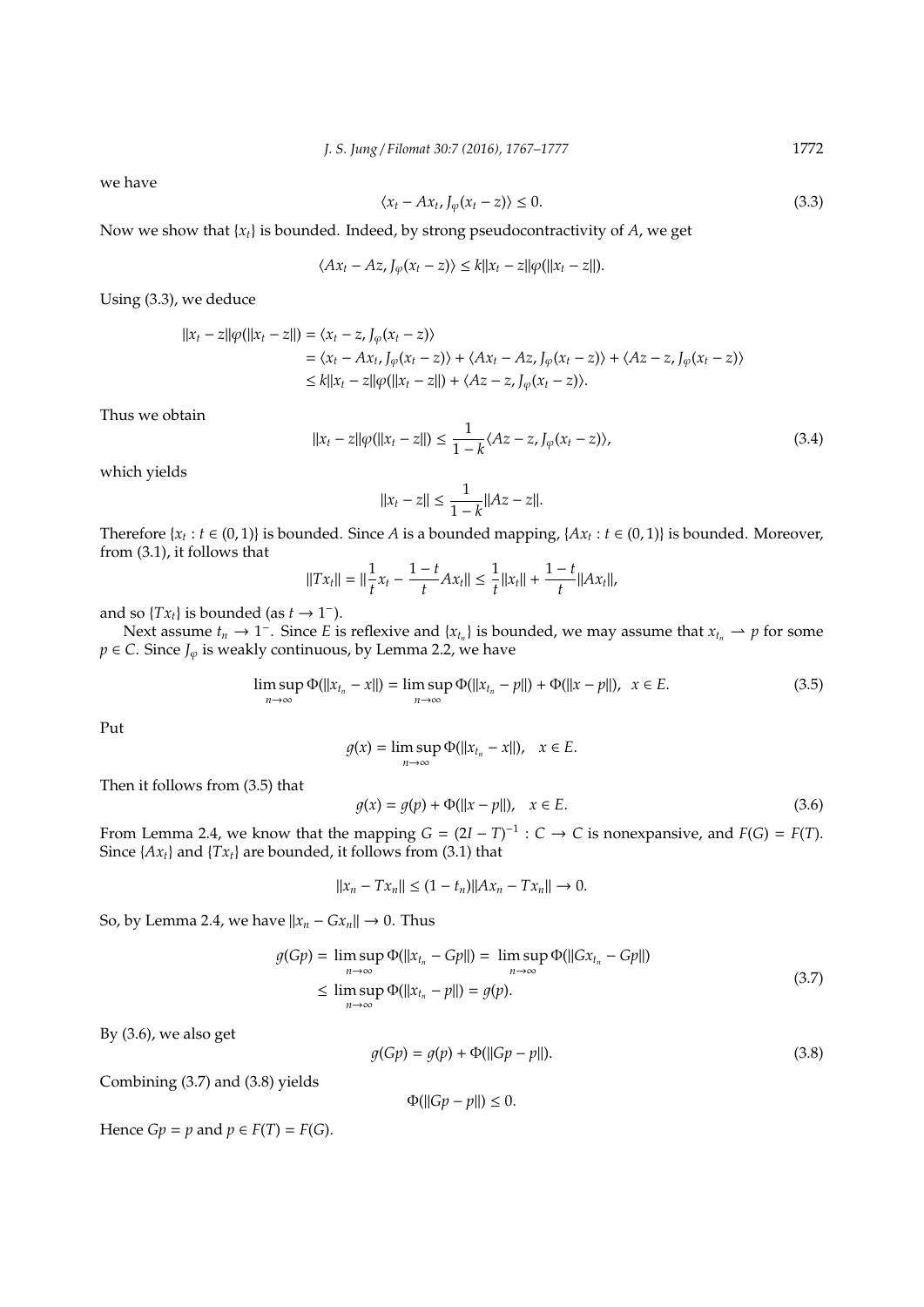Let  $\{t_n\}$  be a sequence in  $(0, 1)$  such that  $t_n \to 1^-$  and  $x_{t_n} \to p$  as  $n \to \infty$ . Then the argument above shows that *p*  $\in$  *F*(*T*). We next show that  $x_{t_n}$   $\rightarrow$  *p*. Replacing *z* in (3.4) with *p*, we have

$$
\Phi(||x_{t_n}-p||)=||x_{t_n}-p||\varphi(||x_{t_n}-p||)\leq \frac{1}{1-k}\langle Ap-p, J_{\varphi}(x_{t_n}-p)\rangle.
$$

Noting that  $x_t$   $\rightarrow$  *p* implies  $J_\omega(x_t - p) \rightarrow 0$ , we get

$$
\Phi(||x_{t_n}-p||)\to 0.
$$

Hence  $x_{t_n} \rightarrow p$ .

Finally, we prove that the entire net  $\{x_t\}$  converges strongly to  $p$ . To this end, we assume that two sequences  $\{t_n\}$  and  $\{s_n\}$  are such that

$$
x_{t_n} \to p \quad \text{and} \quad x_{s_n} \to q.
$$

By (3.3),

$$
\langle x_{t_n}-Ax_{t_n},J_\varphi(x_{t_n}-q)\rangle\leq 0 \text{ and } \langle x_{s_n}-Ax_{s_n},J_\varphi(x_{s_n}-p)\rangle\leq 0.
$$

Since a Banach space *E* has a weakly continuous duality mapping *J*ϕ, *J*<sup>ϕ</sup> is single valued and weak-to-weak<sup>∗</sup> continuous. So, we deduce for any  $z \in F(T)$ ,

$$
||x_{s_n} - Ax_{s_n} - (q - Aq)|| \to 0 \quad (s_n \to 1^-)
$$

and

$$
|\langle x_{s_n} - Ax_{s_n}, J_\varphi(x_{s_n} - z) \rangle - \langle q - Aq, J_\varphi(q - z) \rangle|
$$
  
=  $|\langle x_{s_n} - Ax_{s_n} - (q - Aq), J_\varphi(x_{s_n} - z) \rangle + \langle q - Aq, J_\varphi(x_{s_n} - z) - J_\varphi(q - z) \rangle|$   
 $\leq ||x_{s_n} - Ax_{s_n} - (q - Aq)|| ||J_\varphi(x_{s_n} - z)|| + |\langle q - Aq, J_\varphi(x_{s_n} - z) - J_\varphi(q - z) \rangle| \to 0 \text{ as } s_n \to 1^-.$ 

Therefore, we get

$$
\langle q - Aq, J_{\varphi}(q - z) \rangle = \lim_{s_n \to 1^-} \langle x_{s_n} - Ax_{s_n}, J_{\varphi}(x_{s_n} - z) \rangle \le 0.
$$
 (3.9)

Interchange *p* and *z* in (3.9) to obtain

$$
\langle q - Aq, J_{\varphi}(q - p) \rangle \le 0. \tag{3.10}
$$

Interchange *q* and *p* in (3.10) to obtain

$$
\langle p - Ap, J_{\varphi}(p - q) \rangle \le 0. \tag{3.11}
$$

Adding (3.10) and (3.11) yields

 $\langle (p-q) - (Ap - Aq), J_{\varphi}(p-q) \rangle \leq 0.$ 

That is,

$$
||p - q||\varphi(||p - q||) \le k||p - q||\varphi(||p - q||).
$$

This implies

 $(1 - k)\Phi(||p - q||) \leq 0.$ 

Hence  $p = q$ .

Again, it follow from (3.3) that

$$
\langle (I - A)\mathbf{x}_t, J_\varphi(\mathbf{x}_t - q) \rangle \le 0, \quad \forall q \in F(T). \tag{3.12}
$$

We notice that the definition of the weak continuity of the duality mapping  $J_{\varphi}$  implies that *E* is smooth. Thus *E*<sup>\*</sup> is strictly convex for *E* is reflexive. Noting that *J*<sub> $\varphi$ </sub> is norm-to-weak<sup>\*</sup>-continuous by Lemma 2.5 and taking the limit as  $t \to 1^-$  in (3.12), we obtain

$$
\langle (I - A)p, J_{\varphi}(p - q) \rangle \le 0, \quad \forall q \in F(T).
$$

This means that *p* is the unique solution of the variational inequality (3.2). This completes the proof.  $\Box$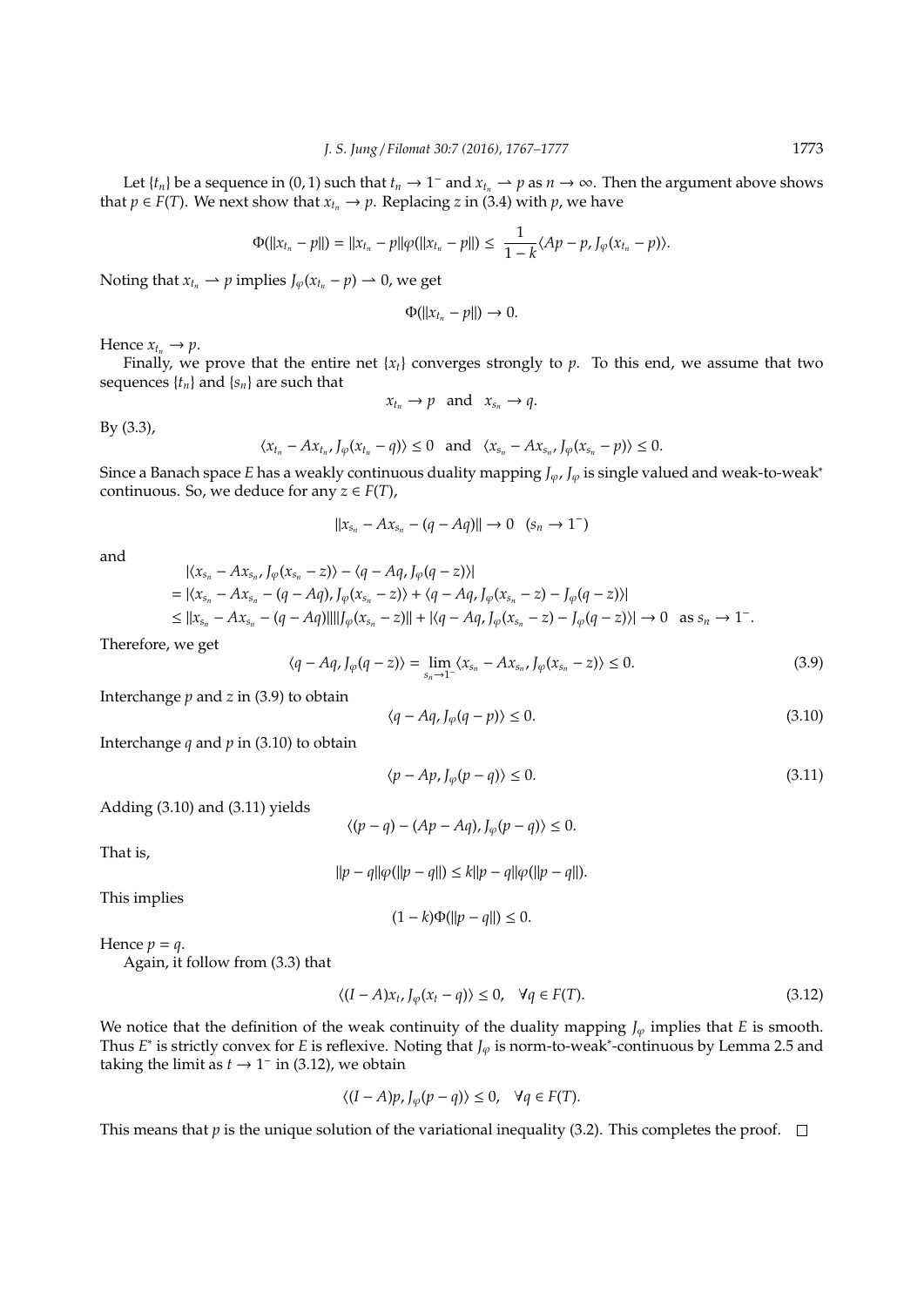Using Theorem 3.2, we establish the following main result.

**Theorem 3.3.** Let E be a real reflexive Banach space having a weakly continuous duality mapping J<sub> $\varphi$ </sub> with gauge *function* ϕ*. Let C be a nonempty closed convex subset of E, let T* : *C* → *C be a continuous pseudocontractive mapping with*  $F(T) \neq \emptyset$ , and let  $A : C \to C$  be a continuous bounded strongly pseudocontractive mapping with a *pseudocontractive constant*  $k \in (0, 1)$ *. Let*  $\{\alpha_n\}$  *and*  $\{\beta_n\}$  *be sequences in* (0, 1) *satisfying the following conditions:* 

(C1)  $\lim_{n\to\infty} \alpha_n = 0$  *and*  $\lim_{n\to\infty} \beta_n = 0$ *;*  $\overline{(C2)}$   $\sum_{n=1}^{\infty} \frac{\alpha_n}{\alpha_n + \alpha_n}$  $\frac{\alpha_n}{\alpha_n+\beta_n}=\infty.$ 

*For arbitrary initial value*  $x_0 \in C$ , let the sequence  $\{x_n\}$  be defined by

$$
x_n = \alpha_n A x_n + \beta_n x_{n-1} + (1 - \alpha_n - \beta_n) T x_n, \quad \forall n \ge 1.
$$
\n
$$
(3.13)
$$

*Then* {*xn*} *converges strongly to a fixed point p of T, which is the unique solution of the variational inequality* (3.2)*.*

*Proof.* We divide the proof into several steps as follows. Step 1. We show that  ${x_n}$  is bounded. To this end, let  $q \in F(T)$ . Then, noting that

$$
x_n - q = \alpha_n (Ax_n - q) + \beta_n (x_{n-1} - q) + (1 - \alpha_n - \beta_n)(Tx_n - q),
$$
  

$$
\langle Tx_n - q, J(x_n - q) \rangle \le ||x_n - q|| \varphi(||x_n - q||)
$$
 (3.14)

and

$$
\langle Ax_n - Aq, J(x_n - q) \rangle \le k ||x_n - q|| \varphi(||x_n - q||), \tag{3.15}
$$

we have

$$
\begin{aligned} ||x_n - q||\varphi(||x_n - q||) &= \langle \alpha_n[(Ax_n - Aq) + (Aq - q)] + \beta_n(x_{n-1} - q) + (1 - \alpha_n - \beta_n)(Tx_n - q), J_{\varphi}(x_n - q) \rangle \\ &\le \alpha_n k ||x_n - q||\varphi(||x_n - q||) + \alpha_n ||Aq - q||\varphi(||x_n - q||) \\ &\quad + \beta_n ||x_{n-1} - q||\varphi(||x_n - q||) + (1 - \alpha_n - \beta_n) ||x_n - q||\varphi(||x_n - q||), \end{aligned}
$$

which implies

$$
||x_n - q|| \le (1 - \alpha_n(1 - k) - \beta_n)||x_n - q|| + \alpha_n||Aq - q|| + \beta_n||x_{n-1} - q||.
$$

So, we obtain

$$
||x_n - q|| \le \frac{\alpha_n}{(1 - k)\alpha_n + \beta_n} ||Aq - q|| + \frac{\beta_n}{(1 - k)\alpha_n + \beta_n} (x_{n-1} - q)||
$$
  
= 
$$
\frac{(1 - k)\alpha_n}{(1 - k)\alpha_n + \beta_n} \frac{||Aq - q||}{1 - k} + \frac{\beta_n}{(1 - k)\alpha_n + \beta_n} ||x_{n-1} - p||
$$
  

$$
\le \max\{||x_{n-1} - q||, \frac{||Aq - q||}{1 - k}\}.
$$

By induction, we have

$$
||x_n - q|| \le \max\{||x_0 - q||, \frac{1}{1 - k}||Aq - q||\}
$$
 for  $n \ge 1$ .

Hence  $\{x_n\}$  is bounded. Since *A* is a bounded mapping,  $\{Ax_n\}$  is bounded. From (3.13) it follows that

$$
||Tx_n|| = \frac{1}{1 - \alpha_n - \beta_n} (||x_n|| + \alpha_n ||Ax_n|| + \beta_n ||x_{n-1}||),
$$

and so  $\{Tx_n\}$  is bounded ( $n \to \infty$ ).

Step 2. We show that  $\lim_{n\to\infty}$   $||x_n - Tx_n|| = 0$ . In fact, by (3.13) and the condition (C1)

$$
||x_n - Tx_n|| \le \alpha_n ||Ax_n - Tx_n|| + \beta_n ||x_{n-1} - Tx_n|| \to 0.
$$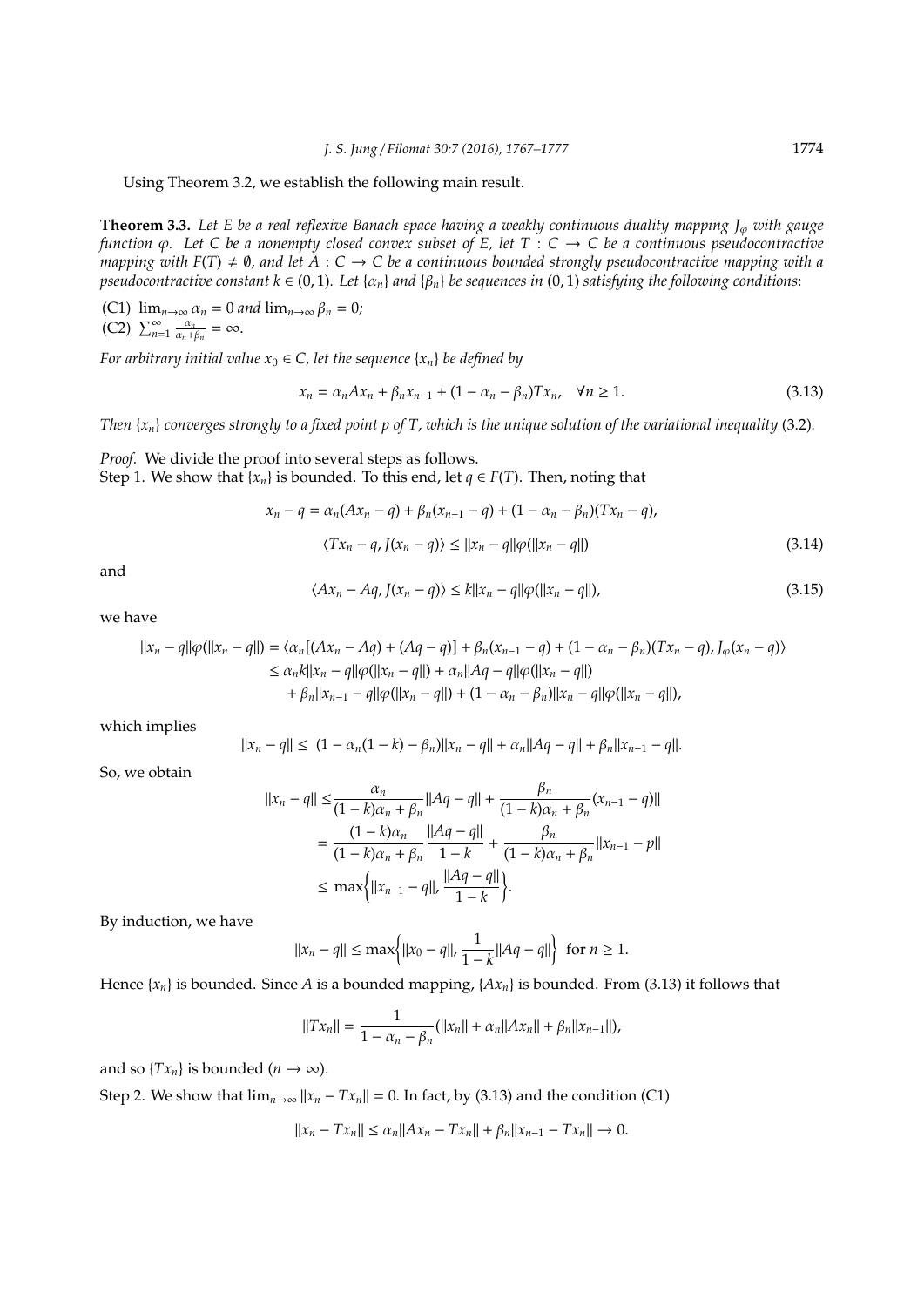Step 3. We show that  $\limsup_{n\to\infty}\langle Ap - p, J_{\varphi}(x_n - p)\rangle \le 0$ , where  $p = \lim_{t\to 1^-} x_t$  with  $x_t \in C$  being defined by  $x_t = (1 - t)Ax_t + tTx_t$  in Theorem 3.2. We know from Theorem 3.2 that *p* is the unique solution of the variational inequality (3.2). Using the equality

$$
x_t - x_n = t(Tx_t - x_n) + (1 - t)(Ax_t - x_n)
$$

and the inequality

$$
\langle Tx - Ty, J_{\varphi}(x - y) \rangle \le ||x - y||\varphi(||x - y||), \quad \forall x, y \in C,
$$

we obtain

$$
||x_t - x_n||\varphi(||x_t - x_n||) = t\langle Tx_t - x_n, J_\varphi(x_t - x_n) \rangle + (1 - t)\langle Ax_t - x_n, J_\varphi(x_t - x_n) \rangle
$$
  
\n
$$
= t[\langle Tx_t - Tx_n, J_\varphi(x_t - x_n) \rangle + \langle Tx_n - x_n, J_\varphi(x_t - x_n) \rangle]
$$
  
\n
$$
+ (1 - t)\langle Ax_t - x_t, J_\varphi(x_t - x_n) \rangle + (1 - t)||x_t - x_n||\varphi(||x_t - x_n||)
$$
  
\n
$$
\le t||x_t - x_n||\varphi(||x_t - x_n||) + t||Tx_n - x_n||\varphi(||x_t - x_n||)
$$
  
\n
$$
+ (1 - t)\langle Ax_t - x_t, J_\varphi(x_t - x_n) \rangle + (1 - t)||x_t - x_n||\varphi(||x_t - x_n||)
$$

and hence

$$
\langle x_t - Ax_t, J_\varphi(x_t - x_n) \rangle \le \frac{t ||Tx_n - x_n||}{1 - t} \varphi(||x_t - x_n||).
$$

Therefore, by Step 2 and  $\limsup_{n\to\infty} \varphi(||x_t - x_n||) < \infty$ , we have

$$
\limsup_{n\to\infty}\langle x_t - Ax_t, J_\varphi(x_t - x_n)\rangle \leq \limsup_{n\to\infty}\frac{t||Tx_n - x_n||}{1 - t}\varphi(||x_t - x_n||) = 0.
$$

Thus, by Lemma 2.1, we conclude

$$
\limsup_{n\to\infty}\langle Ap-p, J_{\varphi}(x_n-p)\rangle = \lim_{t\to 1^-}\limsup_{n\to\infty}\langle Ax_t-x_t, J_{\varphi}(x_n-x_t)\rangle \leq 0.
$$

Step 4. We show that  $\lim_{n\to\infty} ||x_n - p|| = 0$ , where  $p = \lim_{t\to 1^-} x_t$  with  $x_t \in C$  being defined by  $x_t =$  $(1 - t)Ax_t + tTx_t$  and *p* ∈ *F*(*T*) is the unique solution of the variational inequality (3.2) by Theorem 3.2. To this end, first we note that

$$
x_n-p=\alpha_n(Ax_n-Ap)+\beta_n(x_{n-1}-p)+\alpha_n(Ap-p)+(1-\alpha_n-\beta_n)(Tx_n-p).
$$

From (3.13), (3.14), (3.15) and Lemma 2.2, we have

$$
\Phi(||x_n - p||) \le \Phi(||\beta_n \langle x_{n-1} - p||) + \alpha_n \langle Ax_n - Ap, J_\varphi(x_n - p) \rangle \n+ (1 - \alpha_n - \beta_n) \langle Tx_n - p, J_\varphi(x_n - p) \rangle + \alpha_n \langle Ap - p, J_\varphi(x_n - p) \rangle \n\le \beta_n \Phi(||x_{n-1} - p||) + k\alpha_n ||x_n - p||\varphi(||x_n - p||) \n+ (1 - \alpha_n - \beta_n) ||x_n - p||\varphi(||x_n - p||) + \alpha_n \langle Ap - p, J_\varphi(x_n - p) \rangle \n= \beta_n \Phi(||x_{n-1} - p||) + (1 - (1 - k)\alpha_n - \beta_n) \Phi(||x_n - p||) + \alpha_n \langle Ap - p, J_\varphi(x_n - p) \rangle.
$$

This implies that

$$
\Phi(||x_n - p||) \le \frac{\beta_n}{(1 - k)\alpha_n + \beta_n} \Phi(||x_{n-1} - p||) + \frac{\alpha_n}{(1 - k)\alpha_n + \beta_n} \langle Ap - p, J_{\varphi}(x_n - p) \rangle
$$
  
=  $\left(1 - \frac{(1 - k)\alpha_n}{(1 - k)\alpha_n + \beta_n}\right) \Phi(||x_{n-1} - p||) + \frac{(1 - k)\alpha_n}{((1 - k)\alpha_n + \beta_n)} \cdot \frac{1}{1 - k} \langle Ap - p, J_{\varphi}(x_n - p) \rangle$  (3.16)  
=  $(1 - \lambda_n) \Phi(||x_{n-1} - p||) + \lambda_n \delta_n$ ,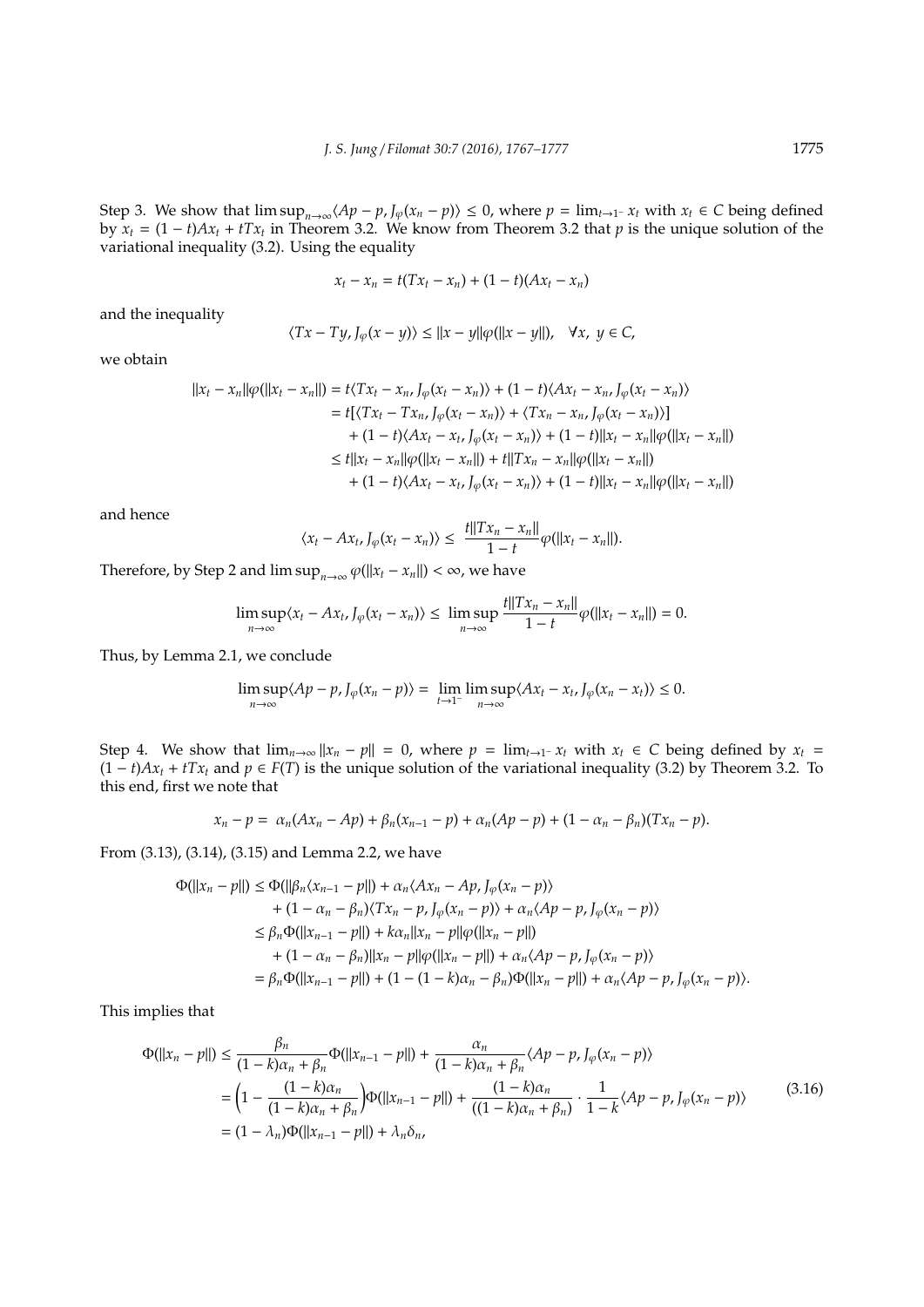where  $\lambda_n = \frac{(1-k)\alpha_n}{(1-k)\alpha_{n+1}}$  $\frac{(1-k)\alpha_n}{(1-k)\alpha_n+\beta_n}$  and  $\delta_n = \frac{1}{1-k} \langle Ap-p, J_\varphi(x_n-p) \rangle$ . We observe that  $0 \le \frac{(1-k)\alpha_n}{(1-k)\alpha_n+\beta_n}$  $\frac{(1-k)\alpha_n}{(1-k)\alpha_n+\beta_n}$  ≤ 1 and  $\frac{(1-k)\alpha_n}{\alpha_n+\beta_n}$  <  $\frac{(1-k)\alpha_n}{(1-k)\alpha_n+1}$  $\frac{(1-k)a_n}{(1-k)\alpha_n+\beta_n}$ From the condition (C2) and Step 3, it is easily seen that  $\sum_{n=1}^{\infty} \lambda_n = \infty$  and  $\limsup_{n\to\infty} \delta_n \leq 0$ . Thus, applying Lemma 2.3 to (3.16), we conclude that  $\lim_{n\to\infty} \Phi(||x_n - p||) = 0$ . Hence  $\lim_{n\to\infty} x_n = p$ . This completes the proof.  $\square$ 

**Corollary 3.4.** *Let E be a real reflexive Banach space having a weakly continuous duality mapping J<sub>* $\varphi$ *</sub> with gauge function*  $\varphi$ . Let C be a nonempty closed convex subset of E, and let T : C  $\rightarrow$  C be a continuous pseudocontractive *mapping with*  $F(T) \neq \emptyset$ . Let  $\{\alpha_n\}$ ,  $\{\beta_n\}$  *and*  $\{\gamma_n\}$  *be three sequences in* (0, 1) *satisfying the conditions* (C1) *and* (C2) *in Theorem 3.2 and*  $\gamma_n = 1 - \alpha_n - \beta_n$  *for*  $n \ge 1$ *. For arbitrary initial value*  $x_0 \in C$  *and a fixed anchor*  $u \in C$ *, let the sequence* {*xn*} *be generated by*

$$
x_n = \alpha_n u + \beta_n x_{n-1} + \gamma_n T x_n, \quad \forall n \ge 1.
$$

*Then*  $\{x_n\}$  *converges strongly to a fixed point p of T, which is the unique solution of the variational inequality* 

$$
\langle p - u, J_{\varphi}(p - q) \rangle \le 0, \quad \forall q \in F(T).
$$

*Proof.* Taking  $Ax = u$ ,  $\forall x \in C$  as a constant function, the result follows from Theorem 3.3.  $\Box$ 

**Remark 3.5.** *1) Theorem 3.2 extends and improves Theorem 3.1 of Chen and Zhu [3] (and Theorem 2.1 of Moudafi [14] and Theorem 3.1 of Xu [20]) in the following aspects:*

- *(a) The nonexpansive mapping T is replaced by a continuous pseudocontractive mapping T.*
- *(b) The contraction f (and the constant u) is replaced by a continuous bounded strongly pseudocontractive mapping A.*

*2) Theorem 3.2 also develops Theorem 2 of Morales [12] to a reflexive Banach space having a weakly continuous duality mapping*  $J_{\varphi}$  *with gauge function*  $\varphi$ *.* 

*3) Theorem 3.3 says that Theorem 3.2 of Jung [8] holds in a reflexive Banach space having a weakly continuous duality mapping*  $J_{\varphi}$  *with gauge function*  $\varphi$ *.* 

*4) Theorem 3.3 also extends and improves Theorem 3.1 of Yao et al. [21] in the following aspects:*

- *(a) u is replaced by a continuous bounded strongly pseudocontractive mapping A.*
- *(b)* The space is replaced by a space having a weakly continuous duality mapping  $J_{\varphi}$  with gauge function  $\varphi$ .

*(c)* The condition  $\lim_{n\to\infty} \frac{\alpha_n}{\beta_n}$  $\frac{a_n}{\beta_n} = 0$  *is weakened to the condition*  $\lim_{n\to\infty} \alpha_n = 0$  *and*  $\lim_{n\to\infty} \beta_n = 0$ *.* 

*5) Theorem 3.3 develops and complements Theorem 3.1 of Song and Chen [17] by replacing the contractive mapping f in the iterative algorithm (1.2) with a continuous bounded strongly pseudocontractive mapping A in a reflexive Banach space which has a weakly continuous duality mapping*  $J_{\varphi}$  *with gauge function*  $\varphi$ *.* 

#### **References**

- [1] R.P. Agarwal, D. O'Regan, D.R. Sahu, Fixed Point Theory for Lipschitzian-type Mappings with Applications, Springer 2009.
- [2] C.E. Chidume, Global iteration schemes for strongly pseudocontractive maps, Proc. Amer. Math. Soc. 126 (1998) 2641–2649. [3] R. Chen and Z. Zhu, Viscosity approximation fiexd points for nonexpansive and *m*-accretive operators, Fixed Point Theory Appl.
- 2006 (2006) Article ID 81325, pages 1-10, DOI 10.1155/FPTA/2006/81325.
- [4] I. Cioranescu, Geometry of Banach Spaces, Duality Mappings and Nonlinear Problems, Kluwer Academic Publishers, Dordrecht 1990.
- [5] K. Deimling, Zeros of accretive operators, Manuscripta Math. 13 (1974) 365–374.
- [6] K. Goebel, W.A. Kirk, Topics in Metric Fixed Point Theory in Cambridge Studies in Advanced Mathematics, Vol. 28, Cambridge Univ. Press, Cambridge, UK, 1990.
- [7] S. Homaeipour, A. Razani, Strong convergence theorems of three-step iterations for multi-valued mappings in Banach spaces, Filomat 25(1) (2011) 173–184.
- [8] J.S. Jung, Iterative methods for pseudocontractive mappings in Banach spaces, Abstr. Appl. Anal. 2013 (2013) Article ID 643602, 7 pages. http://dx.doi.org/10.1155/ 2013/643602.